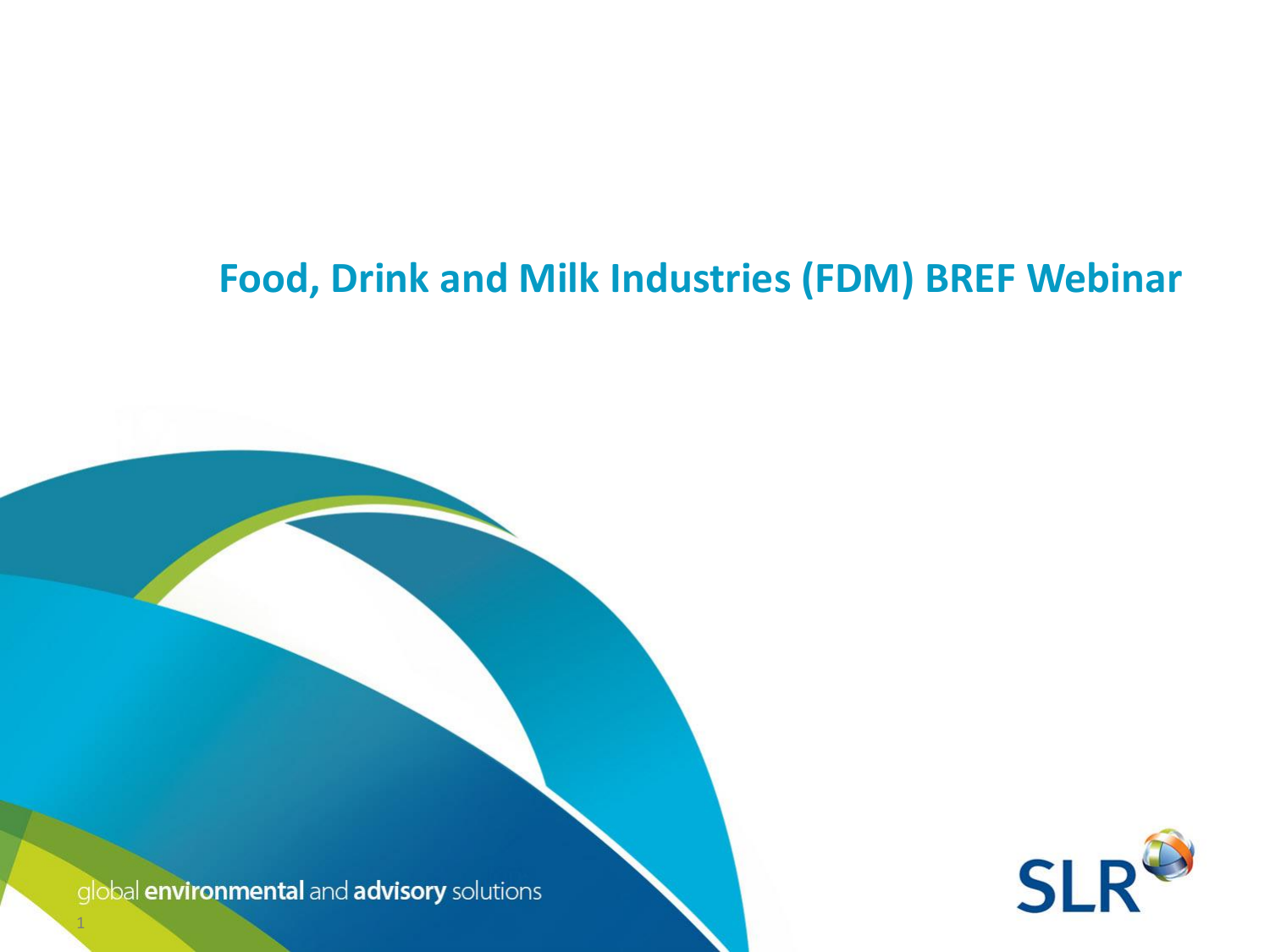## **WELCOME**



#### **Paul Wright Technical Director – SLR Consulting**

Paul Wright has over 9 year's continuous experience as an environmental Regulator with Natural Resources Wales and its predecessor bodies. For the last 6 years, prior to joining SLR in September, he held the role of Industry Regulation Team Leader for North and Mid Wales

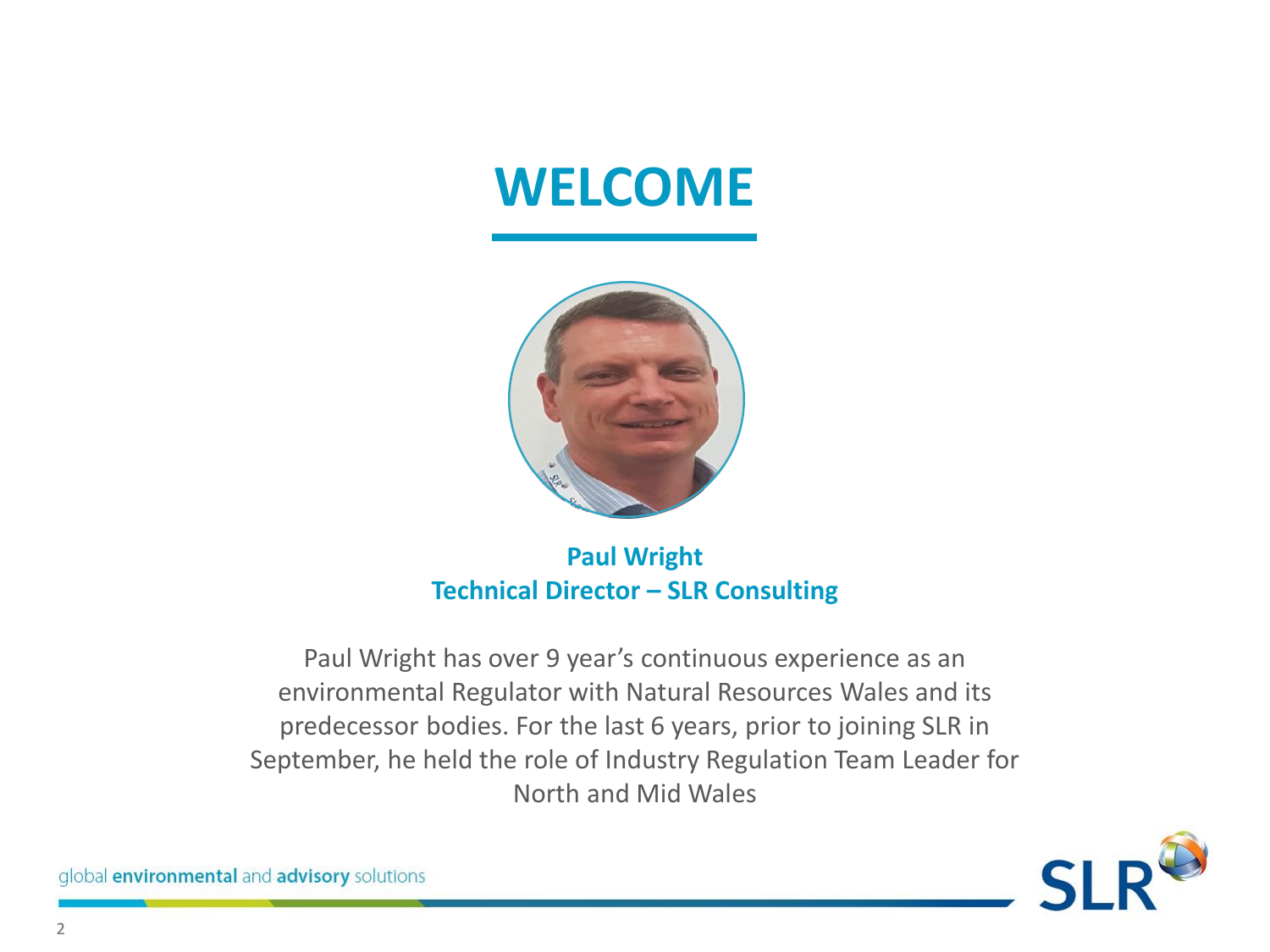## **WELCOME**

#### **Tom Bruce Senior Advisor – Environment Agency**

Tom Bruce is a Senior Advisor in the Environment and Business department of the Environment Agency and leads on Food and Drink. He was the UK Lead on the FDM BREF review.

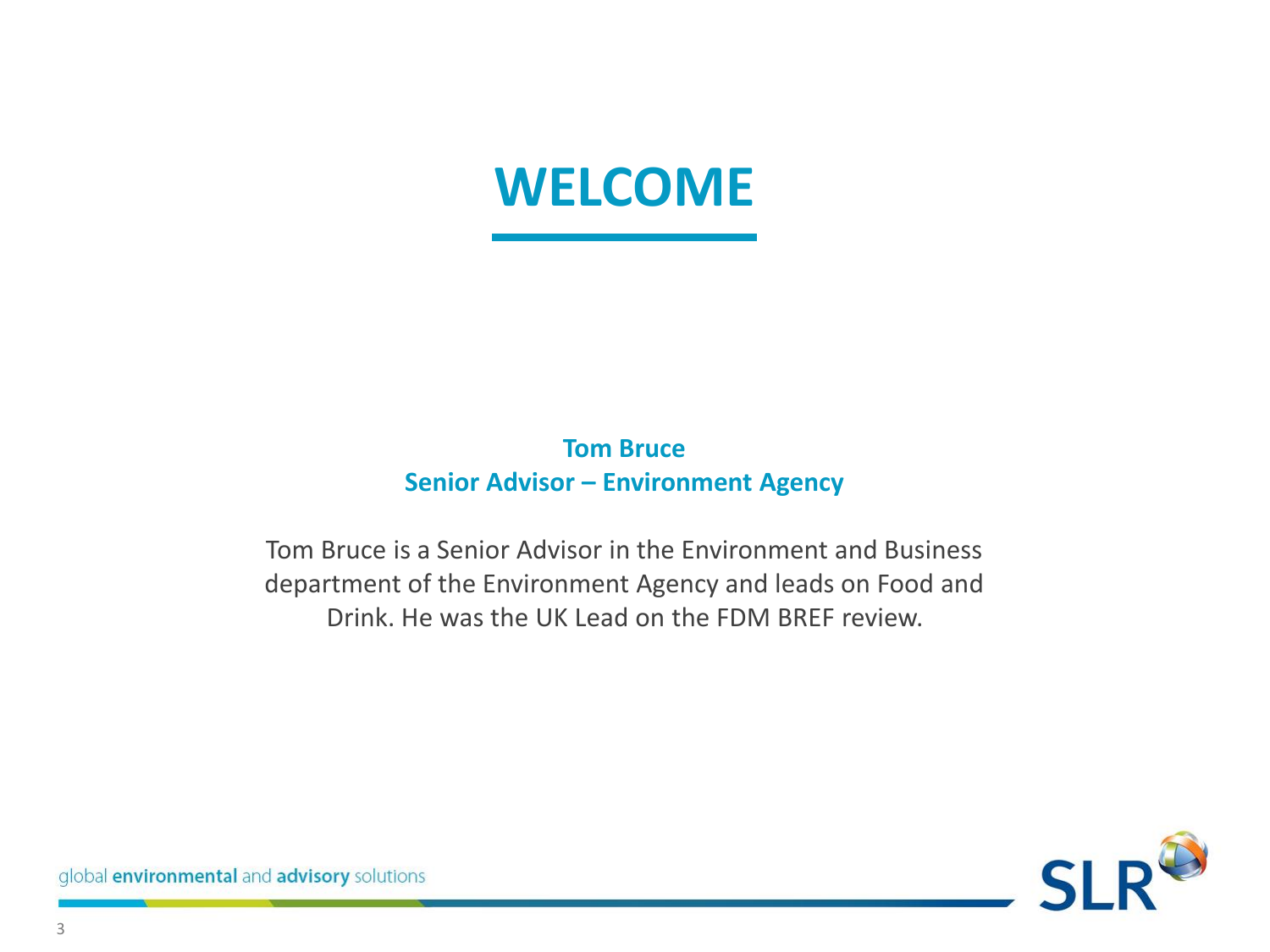## **SLR's involvement to date**

**Part of UK Shadow Technical Working Group, led by Tom Bruce**

#### **Supported Operators with Regulation 61 responses**

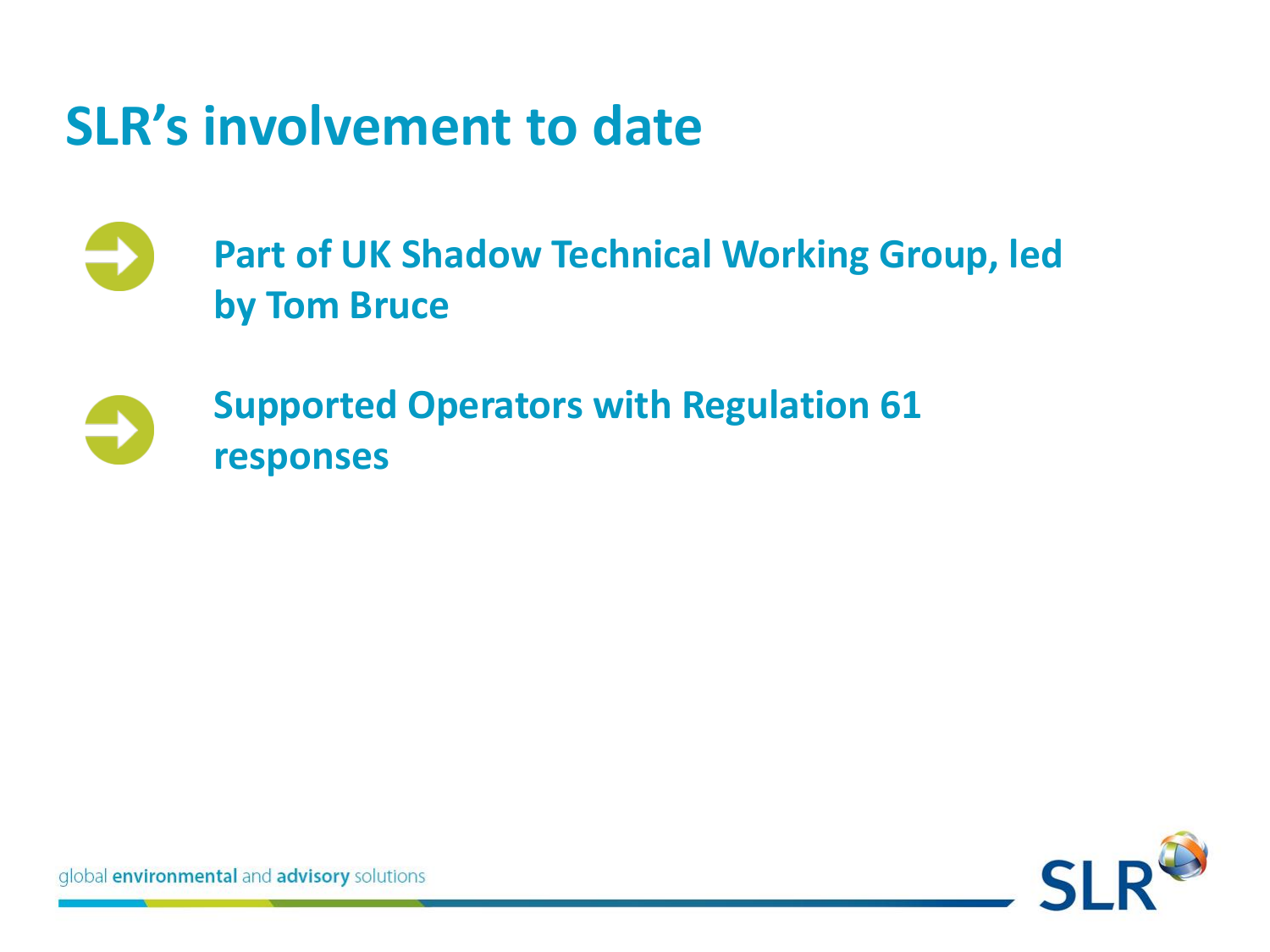# **A BRef review reminder**

- $\Theta$  Technical exchange of information to establish BAT.
- $\Theta$  Reference point for setting permit conditions.
- $\Theta$  Data driven, evidence led and consensual.



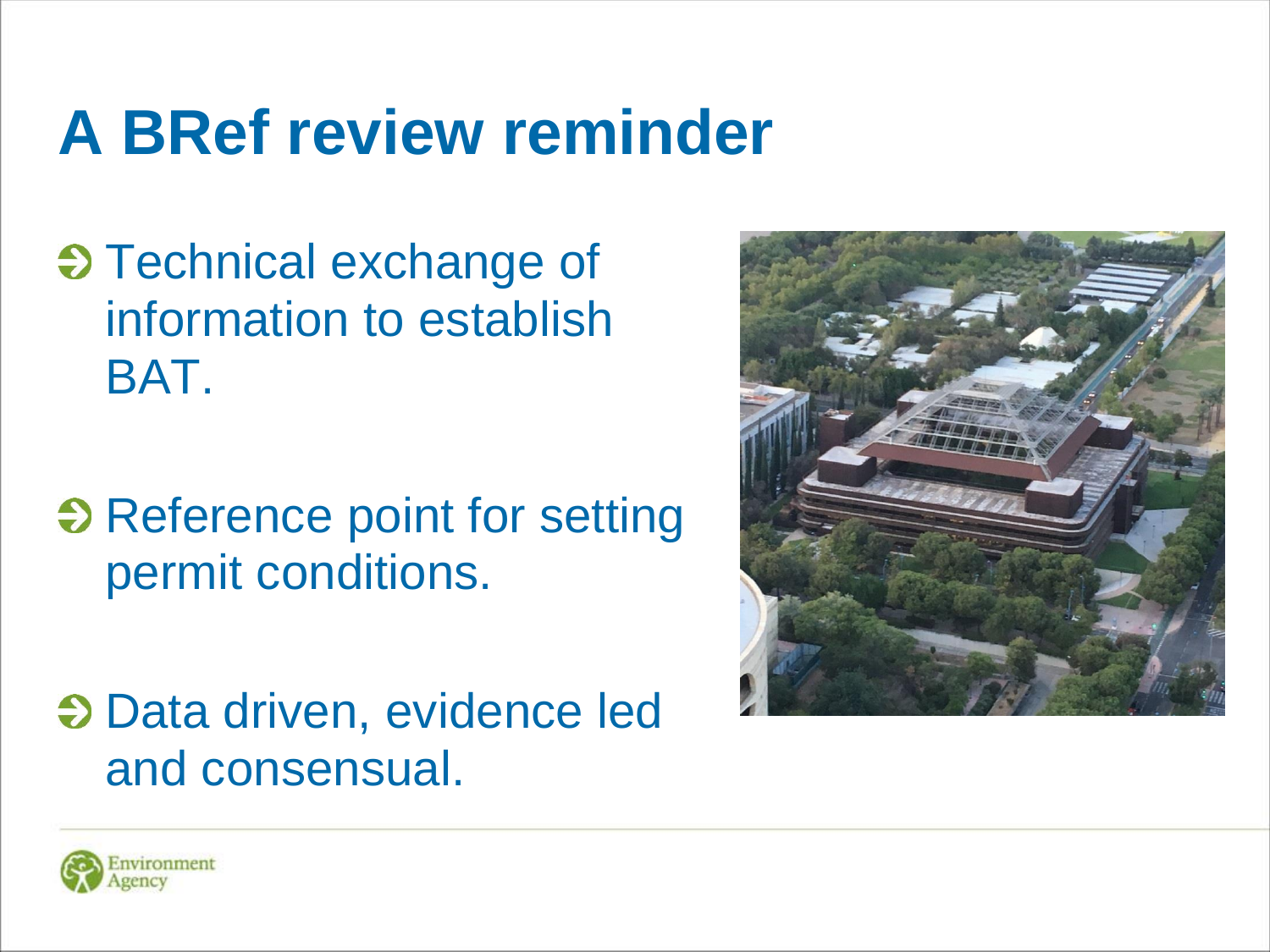# **Hierarchy of BAT conclusions**

 $\Theta$  **BAT- Associated Emission Levels (BAT-AELs)** mandatory unless derogated.

## BAT-AE(Performance)Ls (BAT-AEPLs)

- $\Theta$  Indicative environmental performance levels.
- $\bullet$  Operators must justify deviations from these benchmarks.

## Narrative (descriptive) BAT

 $\Theta$  neither prescriptive nor exhaustive.

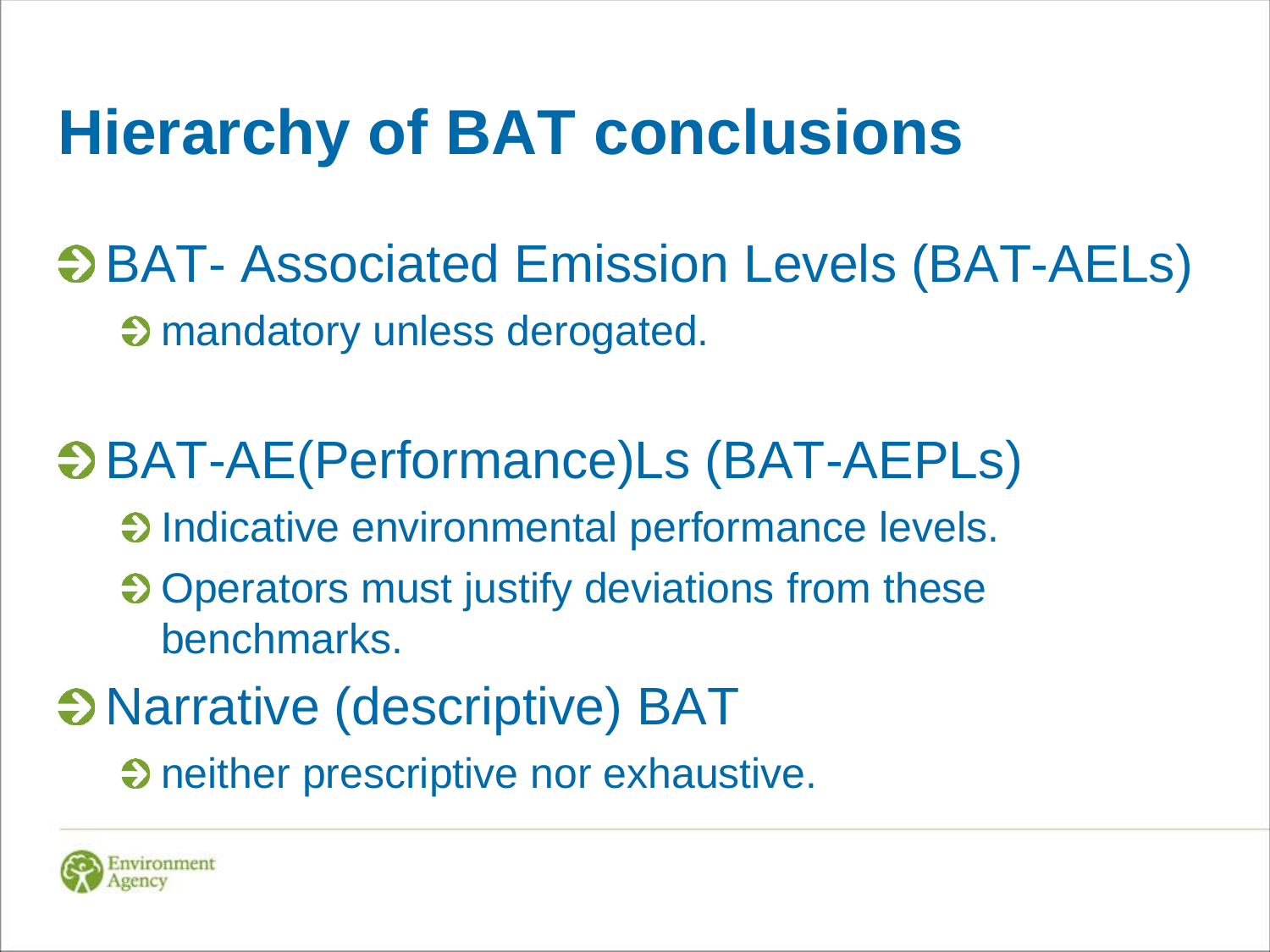# **FDM BATcs document structure**

- **Scope**
- **O** Definitions
- **S** General considerations
- General BAT conclusions (BATs 1-15)
- **Sector specific BAT conclusions (BATs 15-37)**

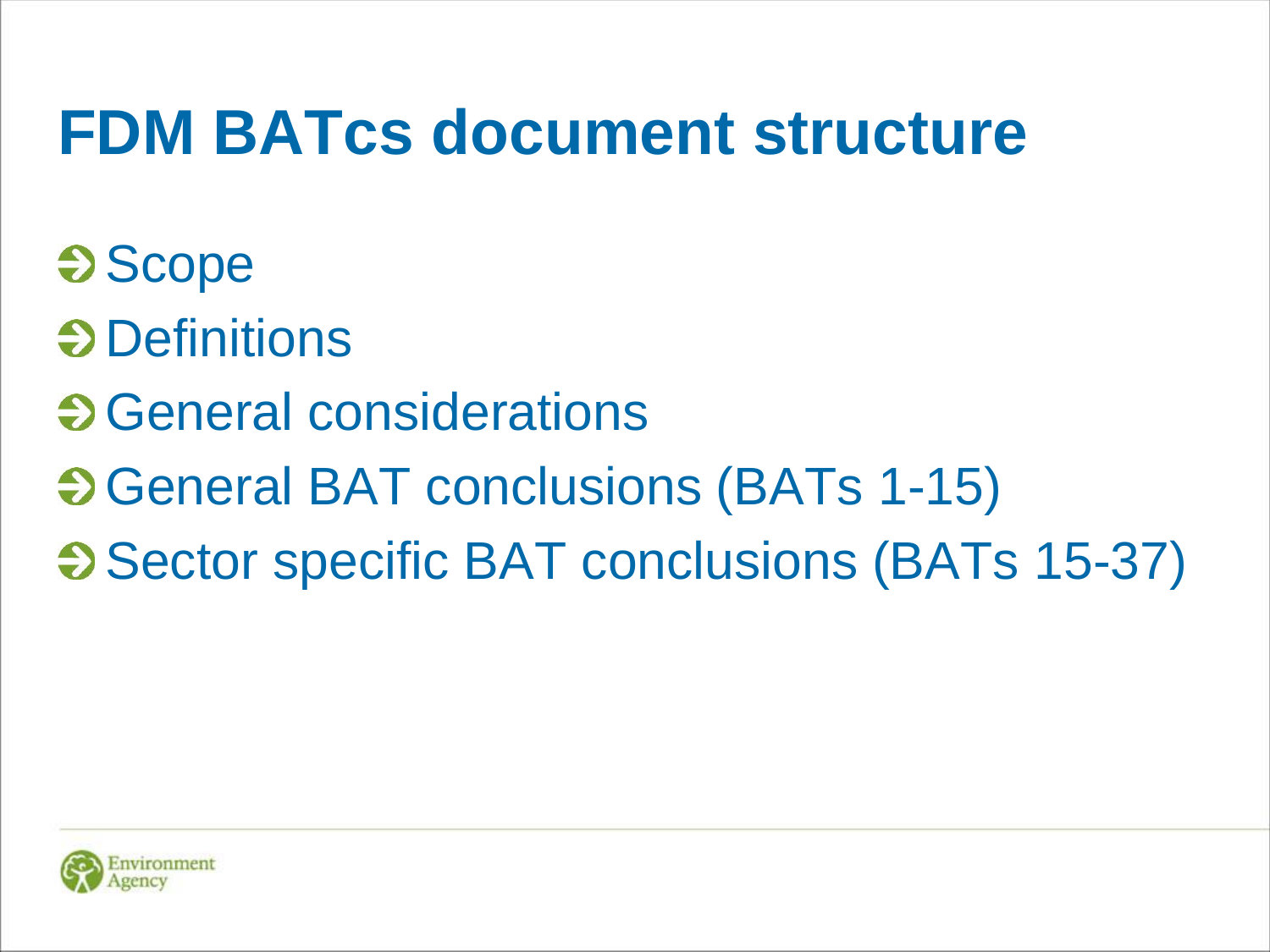## **What are the main changes?**

The main change compared to the original 2006 BREF is that the new BAT standards are based on actual performance data provided by industry as part of an extensive data collection exercise.

It sets out sector specific BAT standards for emissions to air (BAT-AELs) and for energy and water consumption (BAT-AEPLs).

The final BREF update issued on 4 December 2019 introduces sector specific BAT for the following named sectors:

- Animal feed;
- Ethanol production;
- Grain milling; and
- Soft drinks & nectar/juices.

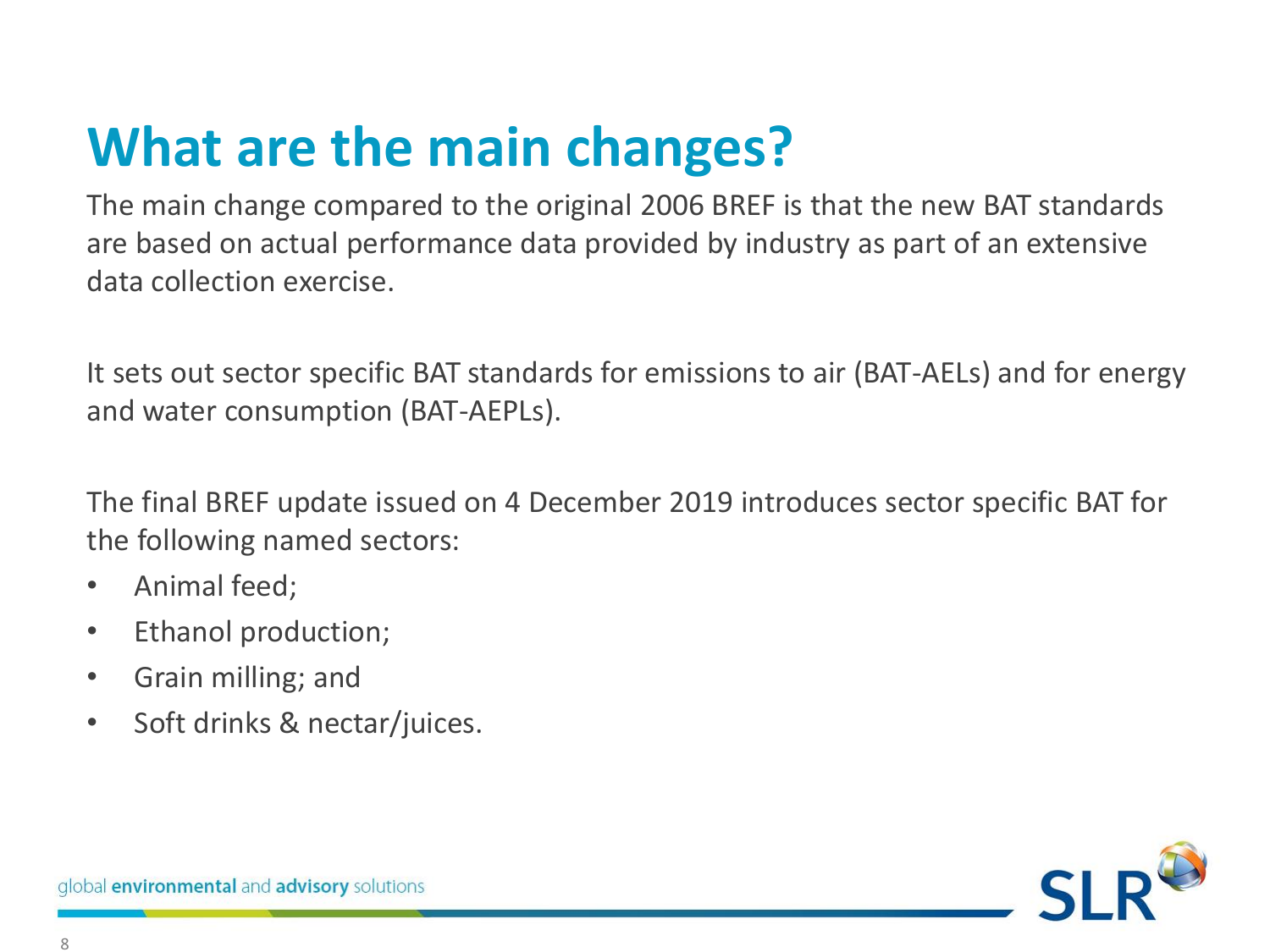## **EMS Requirements**

The updated BREF brings in the requirement for a detailed Environmental Management System requiring specific management plans:

999999

Monitoring

Energy Efficiency

Water consumption and Waste Water discharges

Harmful Substances

Resource Efficiency

Emissions to Water

Noise

**Odour** 

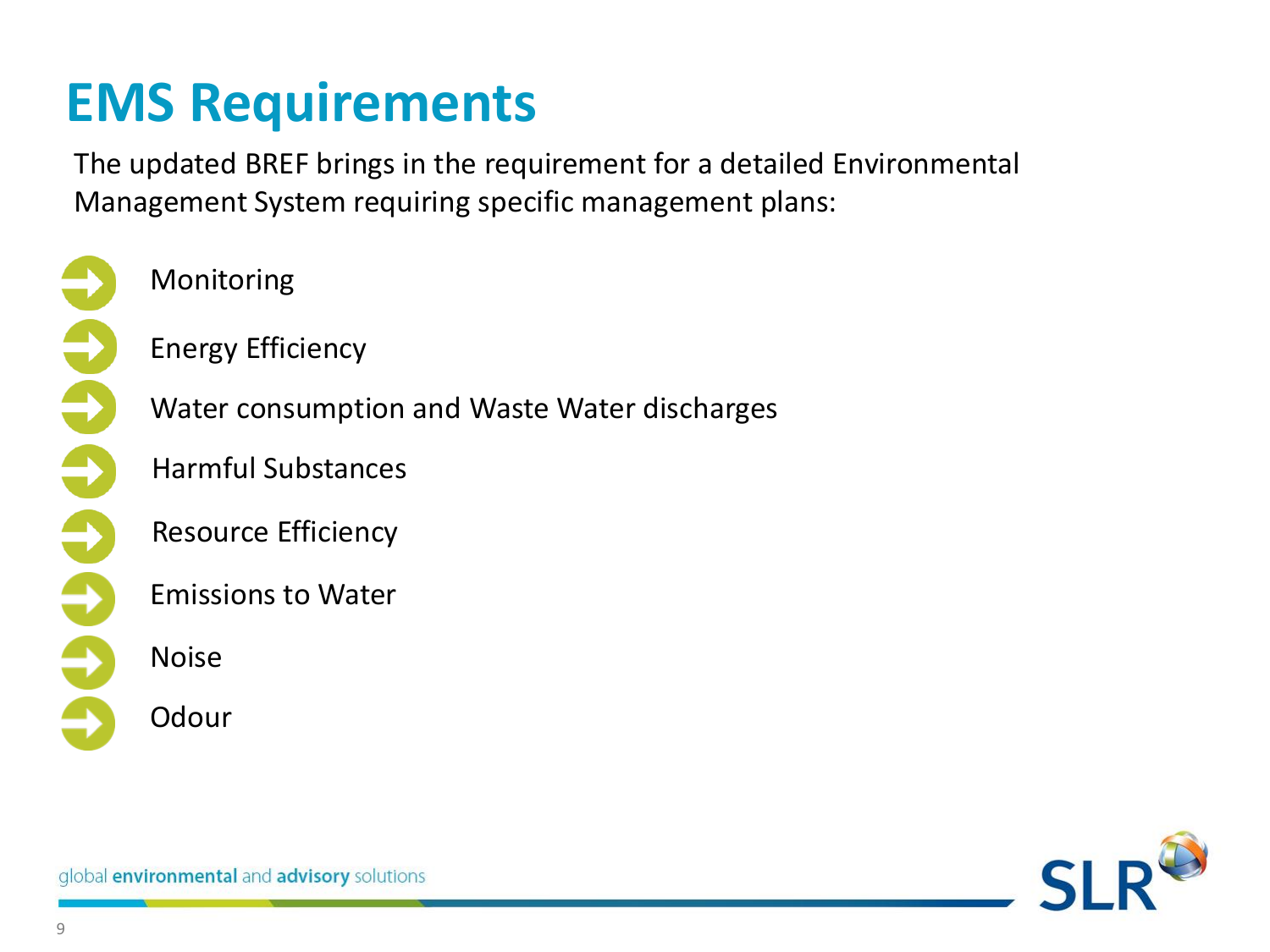## **What happens next?**

- There is a 4 year implementation period, i.e. deadline of 4 December 2023 for the UK Environmental Regulators to implement the revised BAT conclusions for existing installations.
- New build or replacement plant must be compliant immediately.
- May be certain differences in approach between Regulators, need to check.
- EA/NRW Permit review process will be:
	- Regulators will write to each Operator regarding the permit review;
	- Regulation 61 information notices will be sent to Operators containing a number of questions to require an assessment against the revised BAT standards. There will typically be a 3-month deadline to respond to these notices;
	- Guidance and assistance will be provided for Operators.
- Permit review will also include assessment against relevant associated legislation, i.e. other BREFs, Medium Combustion Plant Directive, Water Framework Directive, site condition baseline, climate change adaptation etc…
- Don't wait for the Reg 61 notice to arrive, start a gap analysis now!

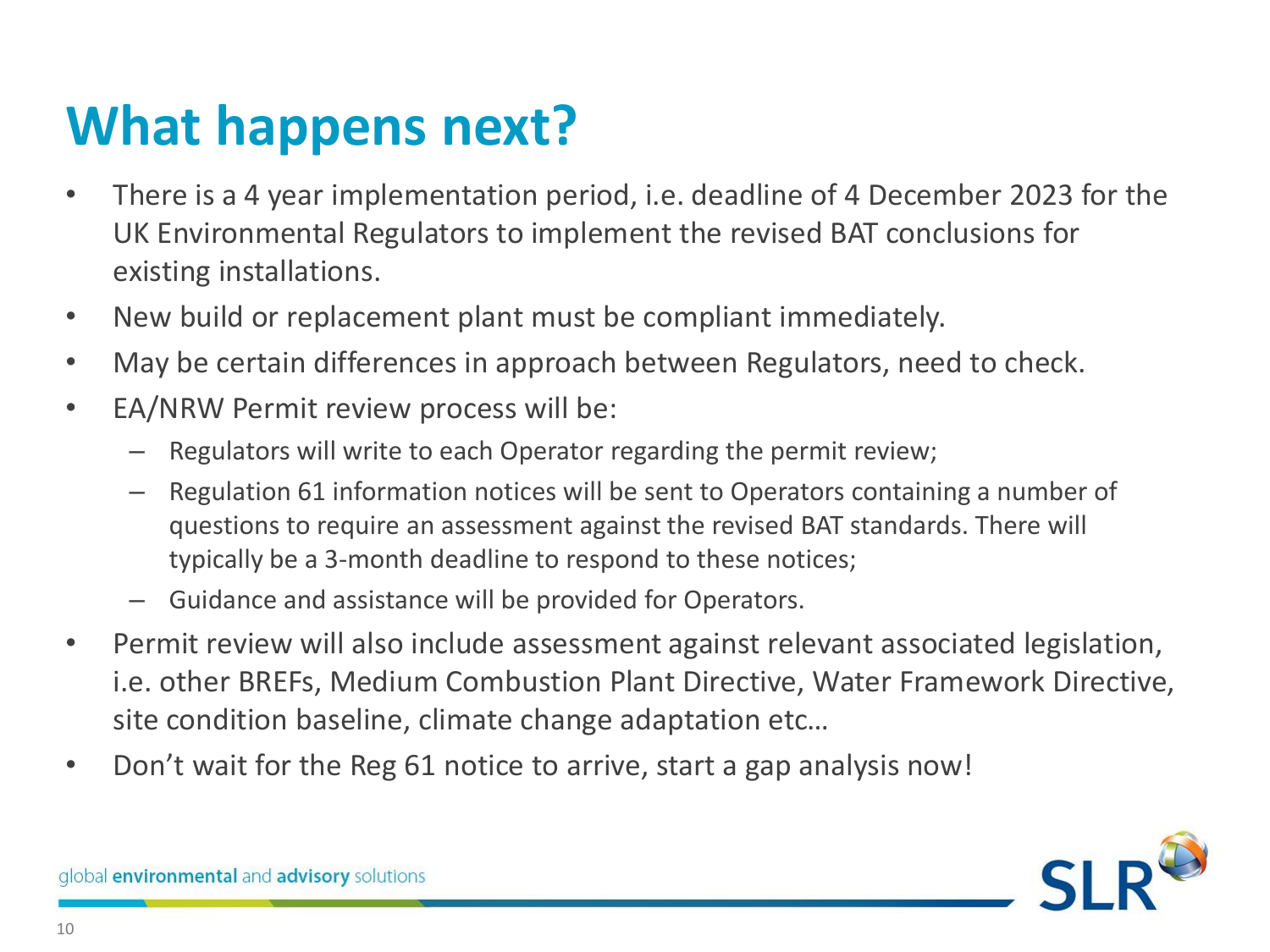## **Reg 61 notice response**

- Review each aspect of your operation against the revised BAT standards.
- You will need data to substantiate your responses.
- Consider other relevant associated legislation.
- Consider if you can meet the new emission limit values
	- **Codour Exercise Monetain Constrainers Permitted Permitted Permitted Permitted Permitted Permitted Permitted Permitted Permitted Permitted Permitted Permitted Permitted Permitted Permitted P**
	- Within the 4 year review period = capital expenditure, new procedures, staff training?
	- $\sim$ Plants  $\sim$  dorogat - After the 4 year review period = apply for a derogation, see next slide.  $\mathbf{b}$  $\mathsf{u}\in\mathsf{L}$
- Typically 3 month deadline to respond to the notice.

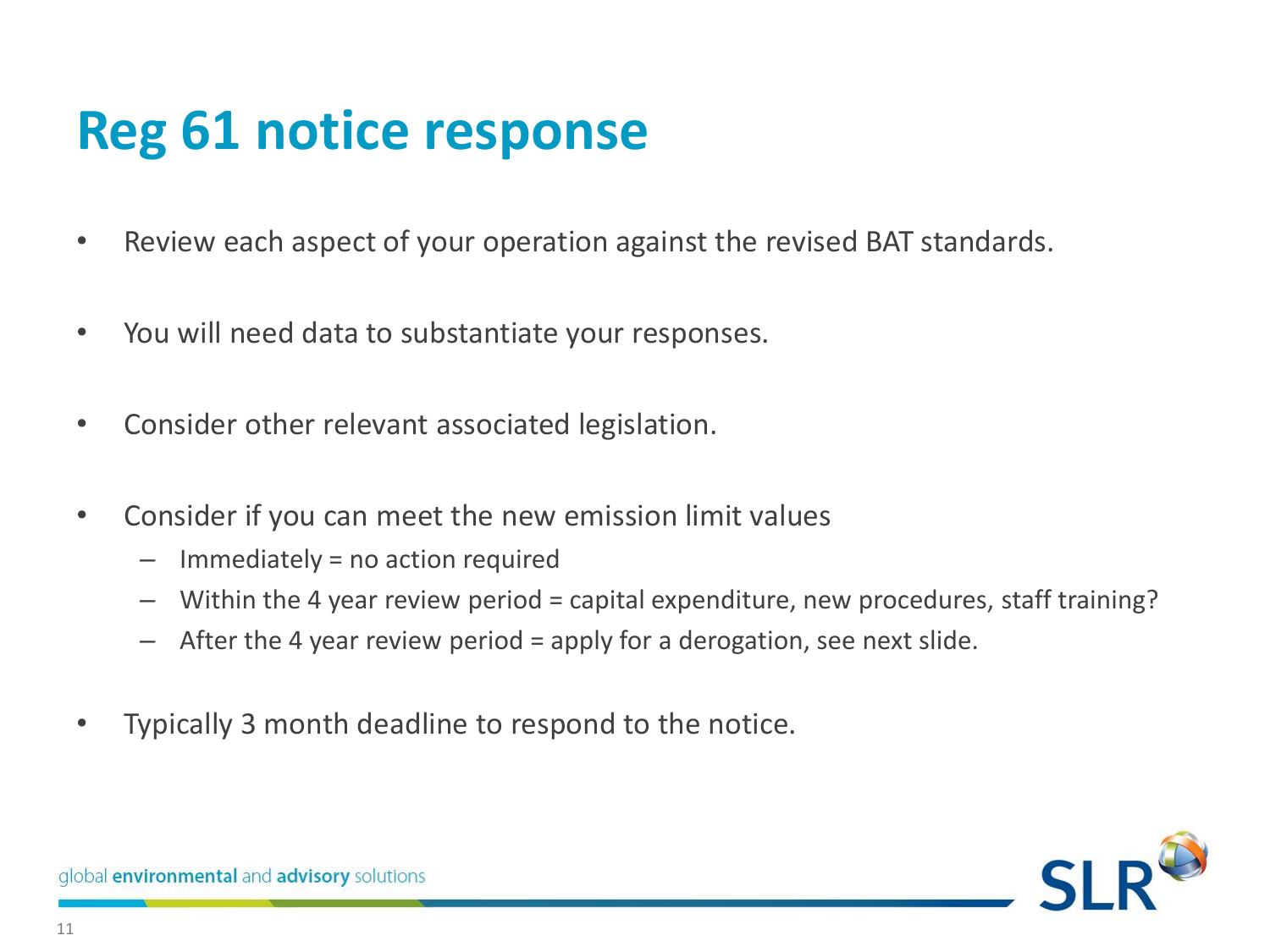## **Derogation**

- Varied permit conditions will align to the BATc and the BAT associated emission limits (BAT-AELs), therefore you must demonstrate how you will meet these BAT – AELs.
- If you cannot comply with the BAT-AELs, you must conduct a cost benefit analysis to demonstrate why the cost of achieving BAT is disproportionately high compared to the environmental benefit.
- Justification must be:
	- Geographical or local environmental conditions at the site; and/or
	- Technical characteristics of the site.
- Making this kind of proposal is called 'applying for a derogation.'

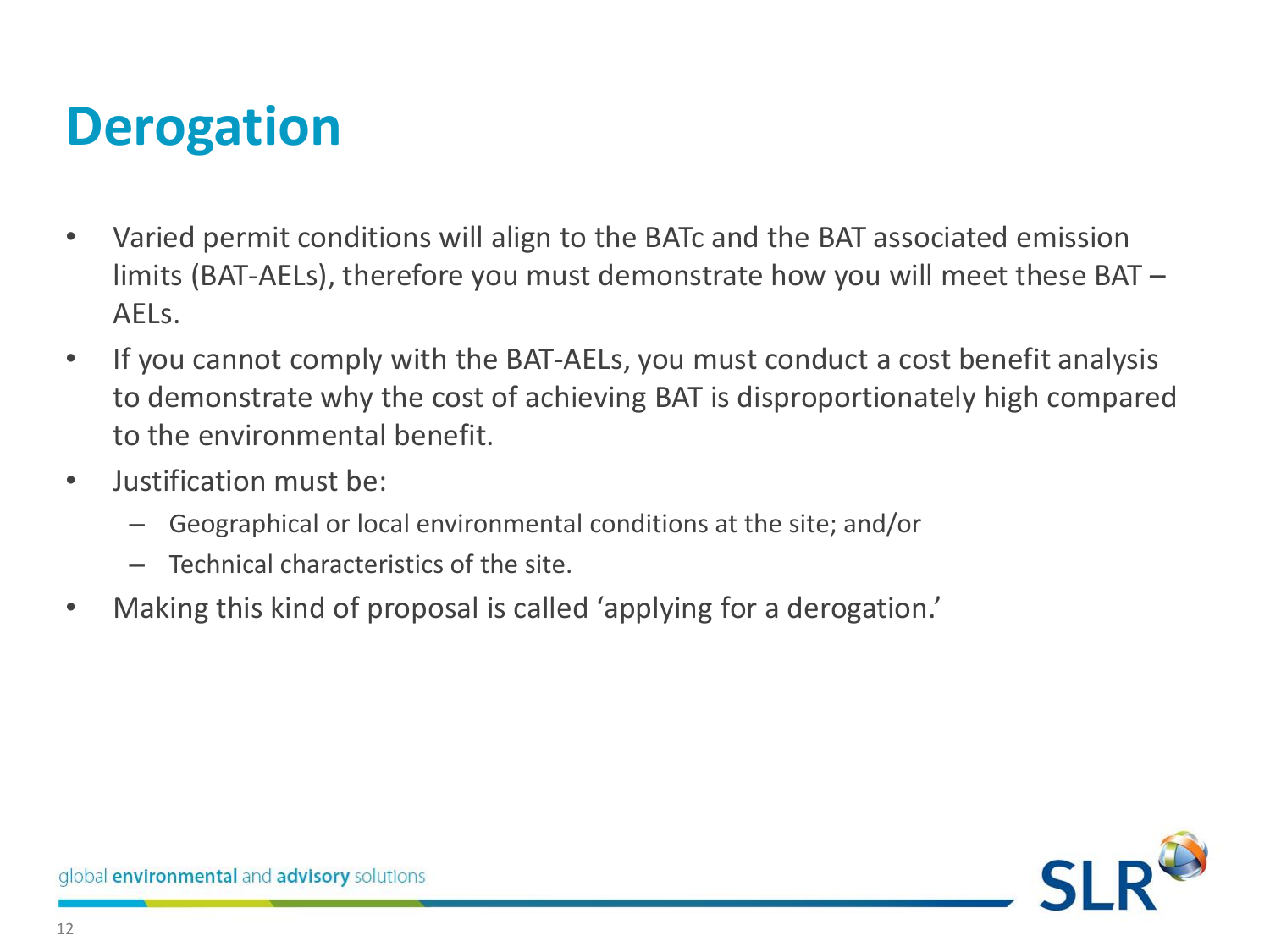## **Derogation (continued)**

- You will need to undertake a cost benefit analysis. A software tool is available to help with this.
- Absolutely no guarantee that the Regulator will accept a derogation request.
- Any derogation granted will be time bounded.
- The shorter the time period for a derogation, potentially the more likely the chance of success.

*Please remember that the Derogation process is a robust and challenging one and derogations are not a foregone conclusion.*

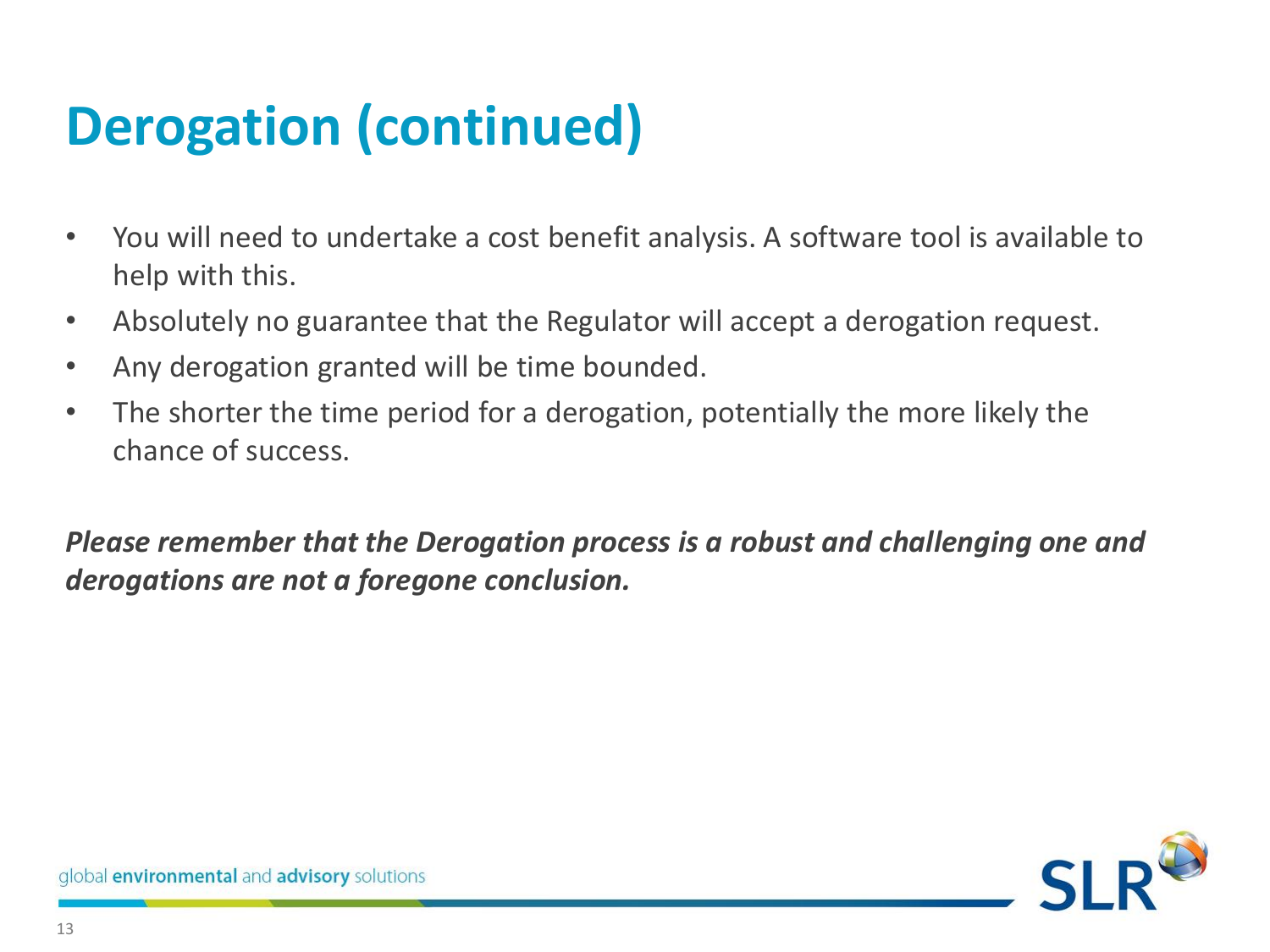## **Summary**

- All Food and Drink Sector permits require review to ensure compliance with the new Bref.
- Don't wait for the Regulator, start a gap analysis now.
- 4 December 2023 deadline. New or replacement plant must be compliant immediately.
- Derogations are the exception, not the rule and are challenging to achieve. Speak to your Regulator **now** if you think you need one.

## **Finally**

Consultation to take place shortly on how future UK BAT standards will be established following our departure from the EU.